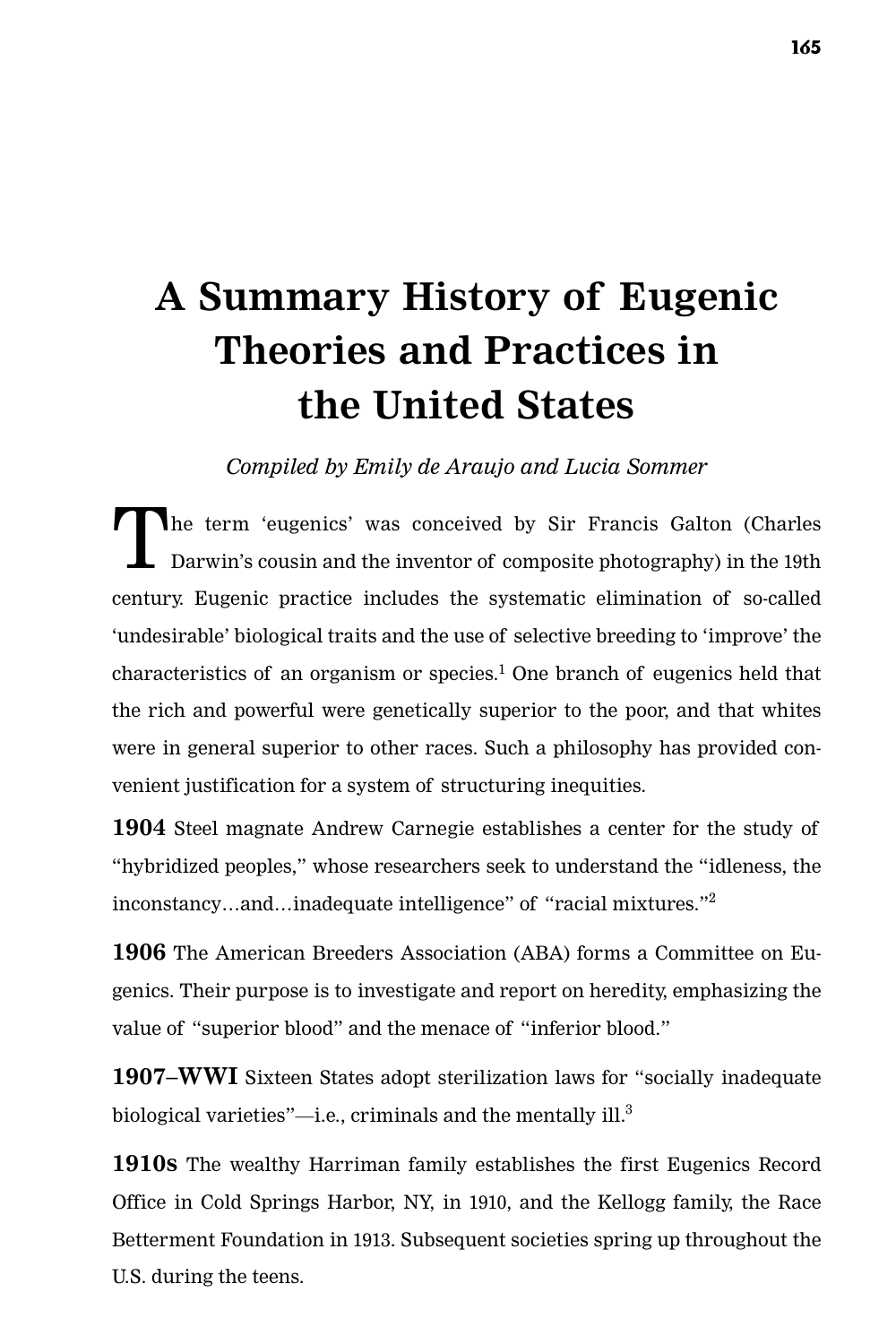**1914** A report made to the ABA states that "Society must look upon germ plasm as belonging to society and not solely to the individual who carries it." $4$ 

**1919** Margaret Sanger, a leader of the birth control movement, moves to the political right, declaring "More children from the fit and less from the unfit that is the chief issue of birth control." Her *Birth Control Review* begins to publish eugenicist arguments. By 1932 she is calling for the sterilization or segregation by sex of "the whole dysgenic population."5

**1924** House of Representatives passes a law effectively restricting all immigration by Southern Europeans (who were considered non-white, or 'degenerate') to the United States.

**1925** German officials write to state governments in the United States for in formation on sterilization laws. A leading advocate of eugenics in Germany at the time remarks, "What we racial hygienists promote is not at all new or un heard of. In a cultural nation of the first order, the United States of America, that which we strive toward was introduced long ago. It is all so clear and simple."<sup>6</sup>

**1928** Seventy five percent of all colleges and universities offer courses on eugenics. A professor at Harvard University teaches that "the solution to crime is the extirpation of the physically, mentally, and morally unfit or (if that seems too harsh) their complete segregation in a socially aseptic environment."

**1930s** Eugenicist Frederick Osborn, director of the Carnegie Institute, argues that the public will never accept eugenics as top-down militarized directive; rather, eugenic consciousness would develop as an emergent property within the population as capitalist economy increased in complexity. Once a specific set of social structures (consumer economy and the nuclear family) developed to a point of dominance, eugenic activity would cease to be seen as a monstrous activity, and instead become a taken-for-granted part of everyday life.<sup>7</sup> Beginning in the Great Depression, the Genetics Society of America maintains an unresolved debate whether or not to formally condemn the Third Reich's policies.

**1931** Thirty states adopt sterilization laws, and tens of thousands of American citizens undergo non-consensual sterilization.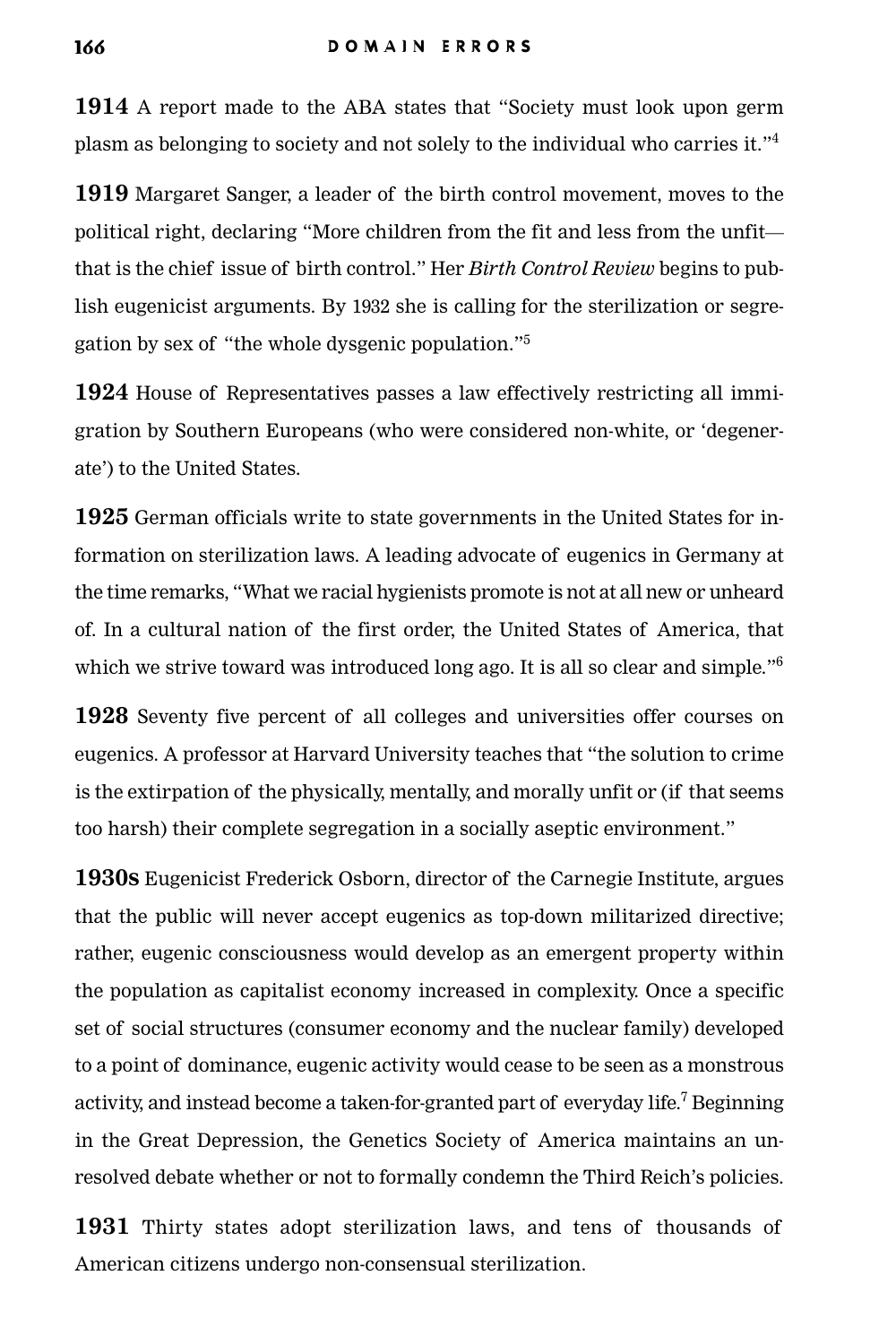**Post WWII** While the Nazi atrocities do much to discredit this brand of eugenics in the United States, it has never completely disappeared. Some of its arguments will resurface in the 1950s in the population control movement.

Racism continues to infect the birth control movement. In 1939, the American Birth Control Federation designs a "Negro Project," whose aim is to control the "breeding" of Blacks in the South.

**1942** Sanger's Birth Control Federation changes its name to Planned Parenthood. While "these organizations did perform the very valuable role of making contraception more available and accessible…at the same time…they shifted the focus away from women's rights, embraced eugenicist and elitist views of the poor, and adopted a limited, top-down approach to services."8

**1960** Beginning of second wave eugenics in the United States. Unlike the first wave of eugenics, which had a conspiratorial aura about it, the new eugenics are (as Owen predicted) emerging as voluntary, driven by the dominance of consumer economy and the nuclear family in late capitalist culture.

**1970s–90s** The number of articles in the popular print media that attribute genetic causes to complex social and economic phenomena increases dramatically. In the six-year period from 1976 to 1982, *The Reader's Guide to Periodical Literature* displays a 231 percent increase in the number of articles attempting to demonstrate a genetic basis for crime, mental illness, in telligence, and alcoholism. Between 1983 and 1988, the number of articles attributing a genetic basis for crime quadruples in frequency over the previous decade. As Troy Duster points out, the explosion in such claims in both the popular and scientific literature came not from those working at the vanguard of molecular genetics or biochemistry, as one might expect. Instead, the major data source for the resurgent eugenicist claims was "a heavy reliance on Scandinavian institutional registries dating back to the early part of the century."<sup>9</sup>

**1980s** Sperm banks that select donors according to intelligence, looks and success are founded. One of these sperm banks prohibits artists from being donors. [One scientist] founds a sperm bank exclusively for Nobel Prize win